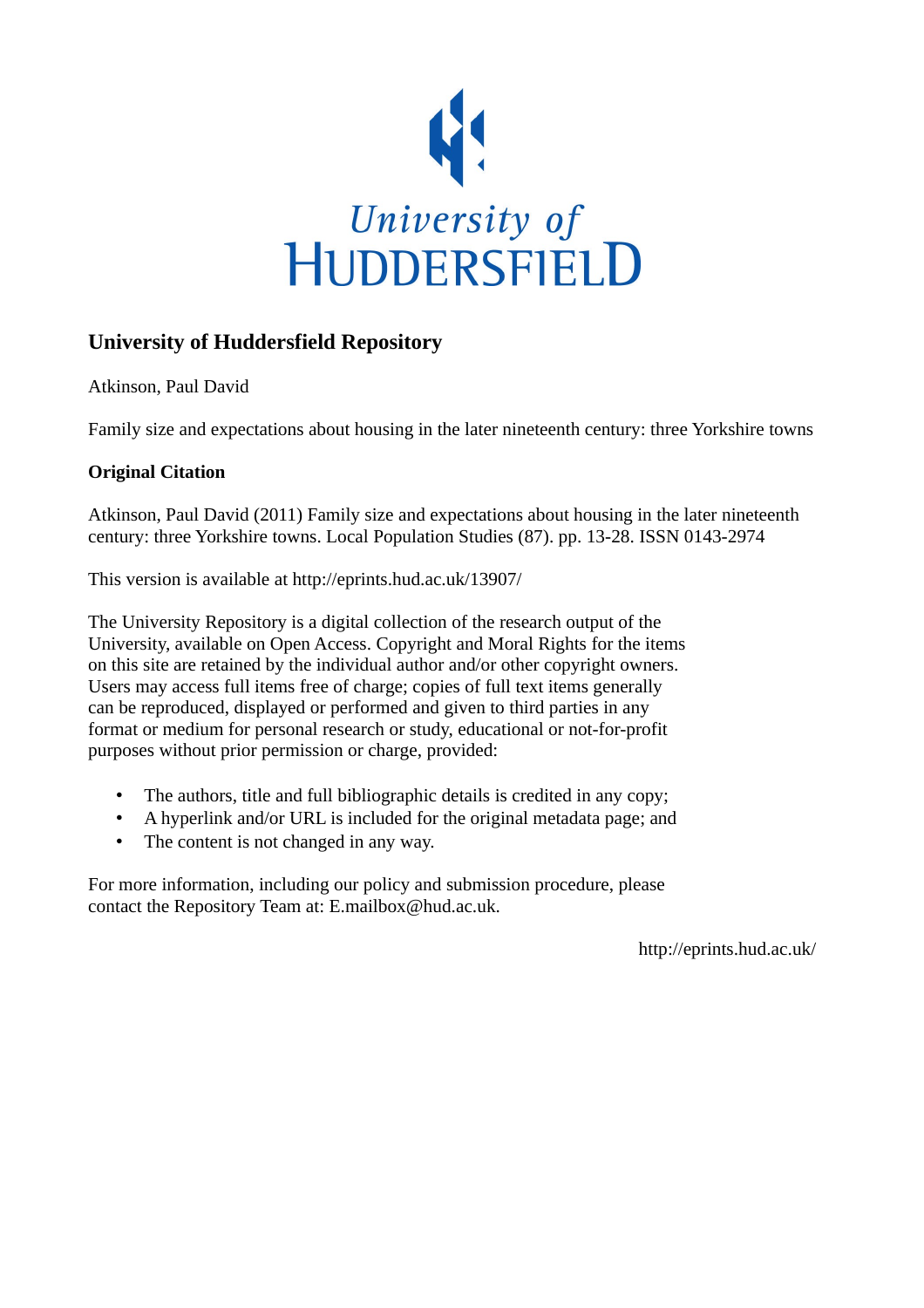### **Family size and expectations about housing in the later nineteenth century: three Yorkshire towns**

#### Paul Atkinson

#### **Abstract**

This article illustrates how cultural history can deepen the understanding of demographic change, presenting evidence about ways in which rising working-class expectations about appropriate living standards may have created additional pressures on the costs of childrearing. Among the key areas of family consumption, housing costs are selected for examination. It is shown that higher expectations about appropriate housing quality put pressure on family budgets, augmented by the rising cost of like-for-like housing. The discussion considers expectations about the size of the dwelling and attitudes to furnishing the home, and suggests that these rising expectations helped encourage family limitation. Existing accounts of the fertility decline which stress the role of rising expectations are often too generalised: this article illustrates what can be gained by adding detail and geographical variation.

### **Introduction**

The Middlesbrough-based *Northern Weekly Gazette* wrote in 1905 that large families were trapped in the 'slums' because 'many property owners will not let their houses to people having more than one or two children. Woe betide, then, the poor man who has a large family and is desirous of bringing the children up in decent surroundings.<sup>1</sup> This article suggests that working-class expectations about the appropriate standard of living grew in the later nineteenth century, and that this desire for a higher living standard contributed to decisions to limit family size. Expectations grew in many fields, but, to illustrate the evidence available, this article focuses on housing. A smaller family made a higher quality of housing affordable, whether by reducing overcrowding in dwellings like those used in previous generations or, as in the *Gazette*'s example, by permitting moves to better quality ones. Housing was a significant element of the working-class cost of living, about a sixth according to the Board of Trade in 1904, and so if the costs of higher expectations affected fertility, this should have left some housing evidence. $2$ 

The towns studied were Bradford, Leeds and Middlesbrough. This selection allows the comparison of a textile town, a metal industry one and a more varied economy. This was desirable since Garrett and others, as discussed below, link fertility firmly with place.<sup>3</sup> The

(Cambridge, 2001), 409.

<sup>&</sup>lt;sup>1</sup> Middlesbrough Central Library (hereafter MCL), *Northern Weekly Gazette*, 23 September 1905.

<sup>&</sup>lt;sup>2</sup> A. Thatcher, ed., *British labour statistics: historical abstract 1868-1968* (London, 1971), table 88.

<sup>3</sup> Garrett *et al*, *Changing family size in England and Wales: place, class and demography, 1891-1911*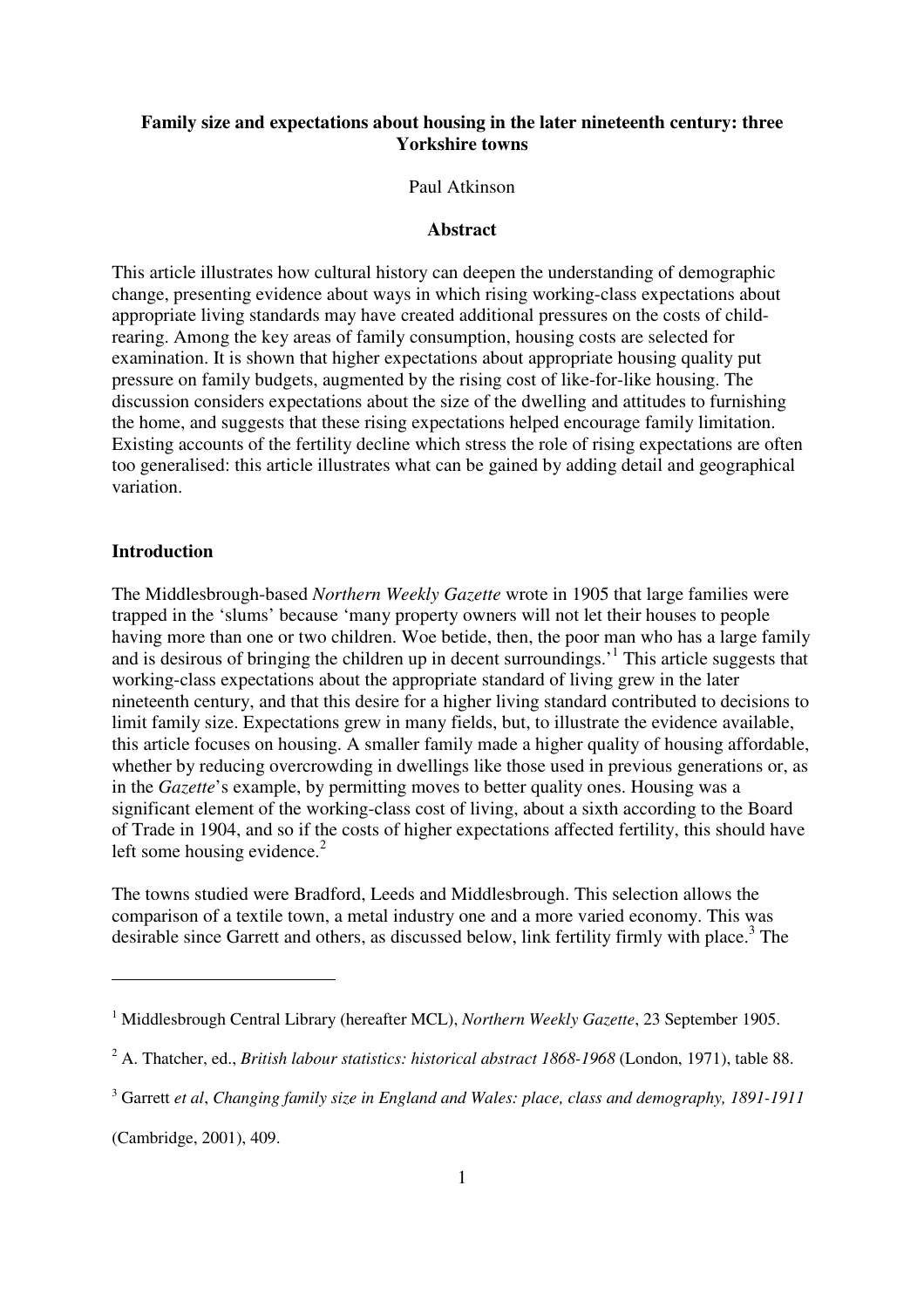selection was made for a wider project focussed on the urban working class: other communities with different characteristics would no doubt reveal further patterns. Bradford was the national centre of the woollen worsted industry; Middlesbrough was dominated by the iron, steel and shipbuilding industries, while Leeds had a stronger and more diverse economy, combining a role as a commercial centre with diverse manufacturing. The comparison of three towns adds analytical depth, making it possible to distinguish between trends which were widespread and those relating to a single community. The main primary sources for the study of expectations are, necessarily, the expressions of individual views in autobiography, oral history, and the cheap local press. While any individual source may be unrepresentative, the results presented here are drawn from 57 oral history transcripts, 12 autobiographies and the detailed sampling of 12 local newspapers.

The literature on the causes of declining fertility has offered explanations of three types.<sup>4</sup> The first, adopted here, emphasises desired family size. Recent research has often discussed this by reference to the perceived relative costs of childrearing. This argument is that women and men may start to limit family size if they believe that the costs of childrearing have risen, or the benefits have fallen. Costs and benefits should not be viewed in narrow monetary terms but could include time demands or status.<sup>5</sup> The suggestion is not that nineteenth-century couples adopted target family sizes, but simply that they sought to limit family size in a less calculated way.<sup>6</sup> Banks' study of middle-class family limitation falls into this category, arguing that smaller families resulted from the rising cost of goods which demonstrated status.<sup>7</sup> The second category of explanations involves changes in natural fecundity, and has not been put forward in relation to late nineteenth-century Europe, where fertility declined while general health and presumably fecundity were improving. The third category invokes changes in the costs of birth control, again interpreting costs in a broad sense including cultural acceptability. While writers such as Coale took this view, arguing that birth control was not acceptable before the nineteenth century, it has become common to see more

14-27.

<sup>&</sup>lt;sup>4</sup> G. Alter, 'Theories of fertility decline: a non-specialist's guide to the current debate', in J. Gillis, L.

Tilly and D. Levine, eds, *The European experience of declining fertility, 1850-1970* (Oxford, 1992),

<sup>5</sup> S. Szreter, *Fertility, class and gender in Britain, 1860-1940* (Cambridge, 1996), 445.

<sup>6</sup> K. Fisher, *Birth control, sex and marriage in Britain, 1918-1960* (Oxford, 2006), 77.

<sup>7</sup> J. Banks, *Prosperity and parenthood* (London, 1954).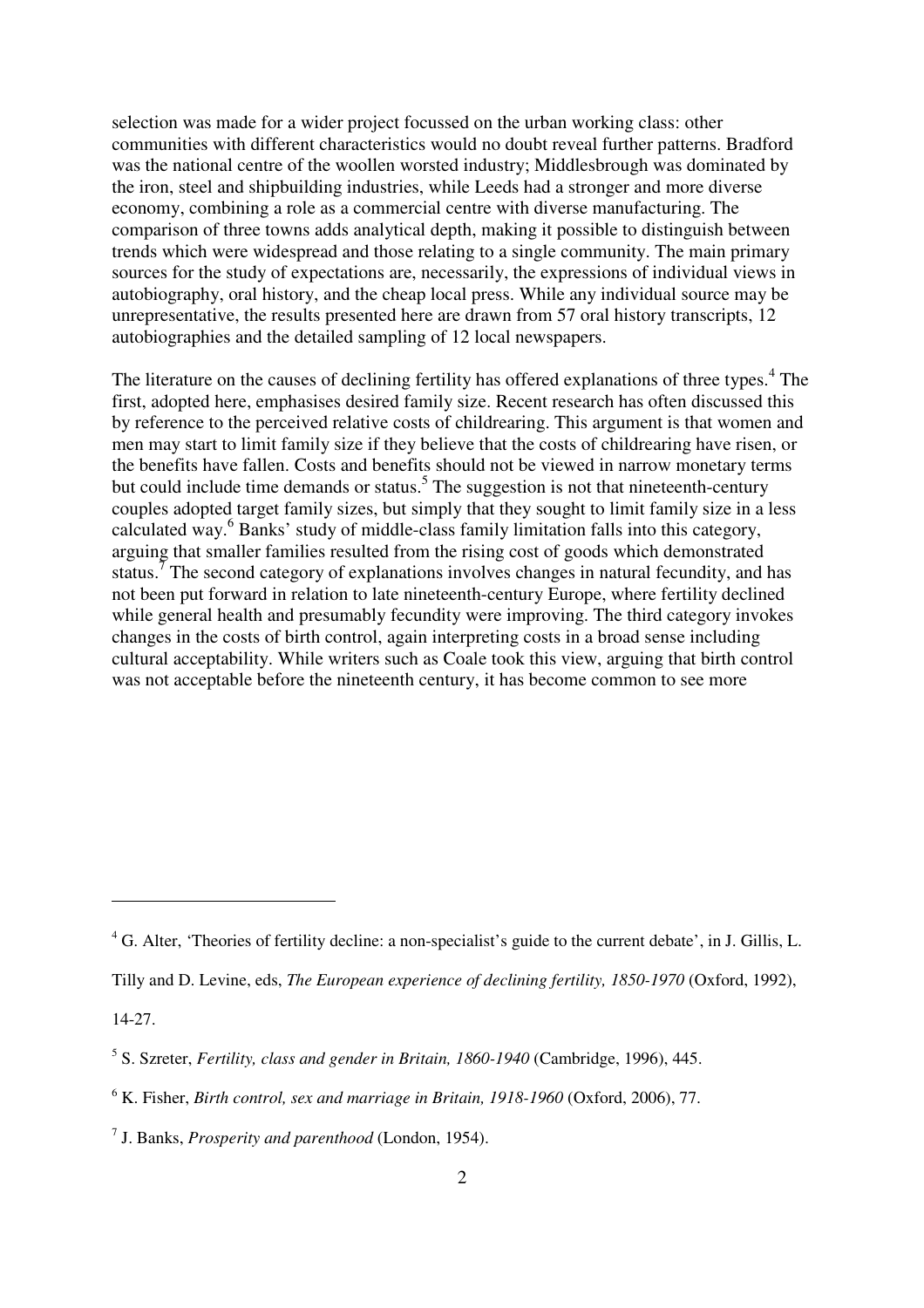continuity in attitudes, with contraception by withdrawal, abstinence or abortion available over long periods, and being brought into more use when desired family size decreased.<sup>8</sup>

Ever more sophisticated analyses of the demographic data continue to give new insight into the relationships between fertility and other variables such as class and place. Woods' most recent survey, like other recent work, emphasises the importance of nuance and complexity, rejecting a master narrative which imposes over-simple explanations on the complex phenomenon of the fertility decline.<sup>9</sup> Woods' particular contribution here is the use of 'compositional demography', finding the best geographical subdivisions to explore fertility and asking how much fertility change was produced by changes in the proportions of people belonging to groups with particular demographic characteristics such as later marriage or lower fertility.

Garrett *et al*, in *Changing Family Size in England and Wales*, develop their earlier findings such as the importance of the 'communication community' as a unit of analysis of the influences on fertility.<sup>10</sup> They take compositional demography as one of their starting points and argue that place mattered more than class, so that local cultures producing one pattern of fertility could be shared across class divisions.<sup>11</sup> The compositional approach is not the whole answer, however, and they add a discussion of cultural change over time.<sup>12</sup> Such an emphasis on the cultures of different communities suggests that research which explores these cultures for their impact on fertility behaviour will become an increasingly important approach to the study of the fertility decline.<sup>13</sup> Woods, Garrett and her colleagues agree that it is necessary to move beyond social science history, which asks modern questions of historical data, into cultural history, which examines the motivations of people of the past in the language they themselves used. In Woods' words, scholars must 'think beyond the bounds set by disciplines

<sup>8</sup> A. Coale, 'The demographic transition reconsidered', in International Union for the Scientific Study of Population, eds, *International Population Conference* (Liège, 1973), 65; A. McLaren, *A history of contraception from antiquity to the present day* (Oxford, 1990), 141-177; Garrett *et al, Changing family size*, 431.

9 R. Woods, *The demography of Victorian England and Wales* (Cambridge, 2000), 401-2; the view is shared by D. Levine, 'Moments in time: a historian's context of declining fertility' in Gillis, Tilly and Levine, eds, *The European experience*, 326-338 (here at 329), and by Szreter, *Fertility, class and gender*, 533-4.

<sup>10</sup> Garrett *et al*, *Changing family size*, 410-12; Szreter, *Fertility, class and gender*, 546-58.

 $\overline{a}$ 

<sup>13</sup> Gillis, Tilly and Levine, eds, *The European experience*, 3,8.

<sup>11</sup> Garrett *et al*, *Changing family size*, 409.

<sup>12</sup> Garrett *et al*, *Changing family size*, 412, 415-21.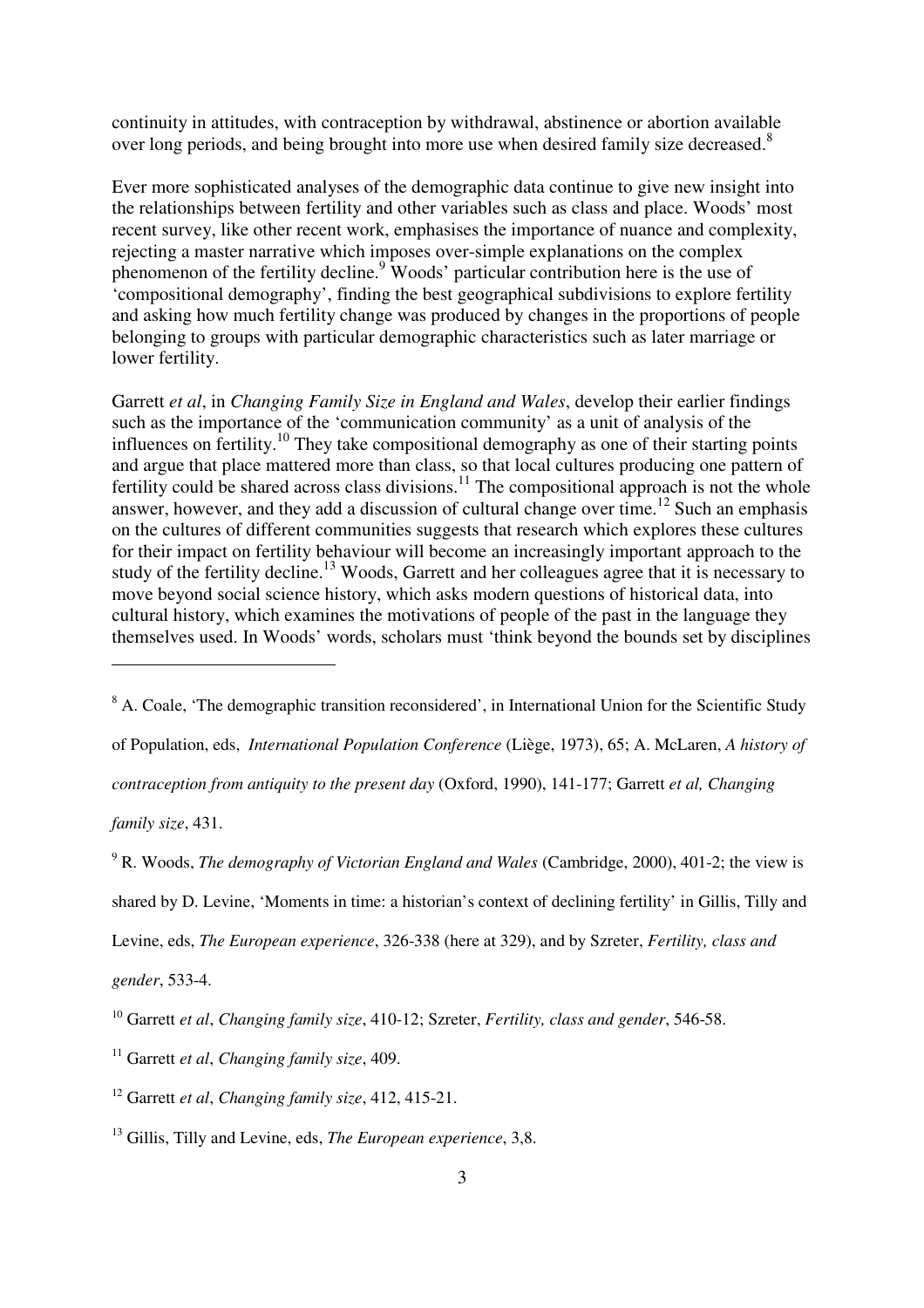back into the minds of their ... Victorian ancestors.'<sup>14</sup> This distinction between a social science history or 'positivist' approach and a cultural history or 'historicist' one is usefully considered by Carus and Ogilvie, who describe a dialectic between the two in recent writing.<sup>15</sup>

Using the perceived relative costs of childrearing framework, this article describes rising expectations and suggests that they reduced family size. This is not an argument based on broad expectations of a rising standard of living due to economic growth, but a more specific one which claims two things: as a preliminary, that like-for-like housing costs rose, increasing the costs of childrearing in itself, and then that perceptions about the appropriate standard of housing also rose. This is similar to Scott's account of inter-war owneroccupiers.<sup>16</sup> There are also similarities to Banks' account of pressures on the middle classes, but rather than suggesting that their views simply diffused downwards, the article sets out particular working-class views about entitlements: how a family should live. Some of these were based on parents wanting children to have a better standard of living than they had done themselves in childhood.<sup>17</sup> They suggest a new working-class assertiveness not present in earlier periods, which contributed to the timing of the fertility decline.

The argument is developed in five stages. After a discussion of fertility trends in the three towns, there is a discussion of the rising like-for-like cost of housing, and of rising expectations about appropriate housing quality. The latter point is developed in the following section, which looks in more detail at expectations about the size of the dwelling. The next section shows how expectations about appropriate furnishings also increased, while the concluding discussion considers the impact of these rising expectations on attitudes to family size.

*Economic History Review,* 61 (2008), 99-124.

<sup>14</sup> R. Woods, 'The population of Britain in the nineteenth century', in M. Anderson, ed., *British population history from the Black Death to the present day*, (Cambridge, 1996), 287-342. Here at 342; the point is also made by Garrett *et al*, *Changing family* size, 436.

<sup>&</sup>lt;sup>15</sup> A. Carus and S. Ogilvie, 'Turning qualitative into quantitative evidence: a well-used method made explicit', *Economic History Review*, 62 (2009), 893-925.

<sup>&</sup>lt;sup>16</sup> P. Scott, 'Did owner-occupation lead to smaller families for interwar working-class households?',

<sup>&</sup>lt;sup>17</sup> J. Humphries, "Because they are too menny": children, mothers and fertility decline – the evidence from working-class autobiographies', in Angelique Janssens, ed., *Gendering the fertility decline in the western world* (Bern, 2007), 146.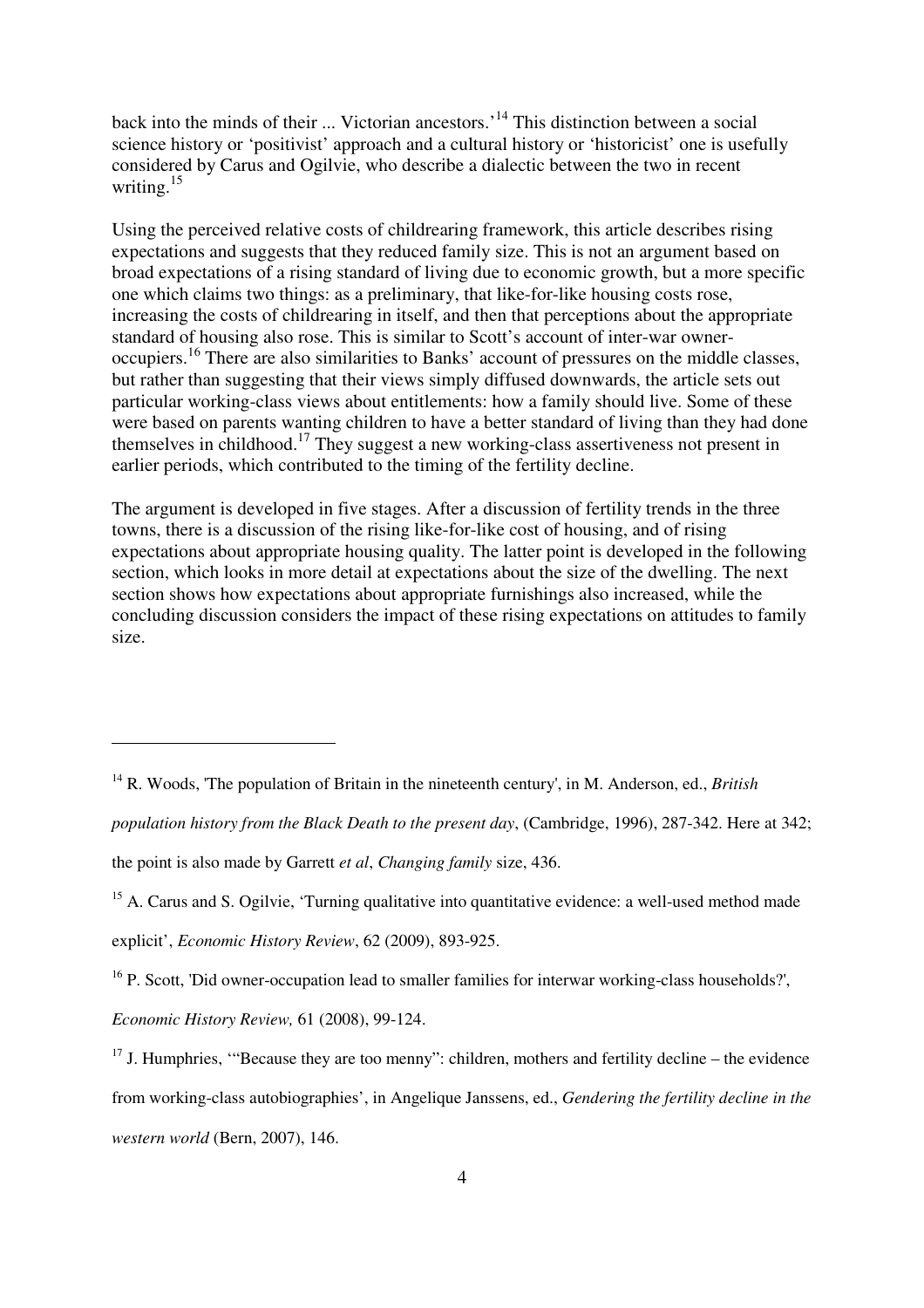#### **Fertility**

Tables 1 and 2 present data on fertility. The crude birth rates in Table 1 require discussion. These show births in the Registration District per thousand population: the problem with this measure it that it takes no account of possible variation in the age and sex structure of the population: these compositional effects, rather than changes in fertility behaviour, could account for changes in the birth rate. In this case, age structure variation does not explain any of the variation in fertility. The proportion of females who were of fertile age was highest in Bradford, and rose gradually during the period, yet Bradford's fertility rates were lowest, and fertility declined in all the towns. Table 3 provides data. While sex structure could have played a part, with a higher male-to-female ratio in Middlesbrough at reproductive ages, raising a woman's chances of marrying, this was a factor which T. H. C. Stevenson allowed for in the well-known 1911 Fertility of Marriage survey. After he had standardised for age at marriage and duration of marriage, he estimated births per couple of continuing fertility to be 2.31 in Bradford, 2.68 in Leeds and 3.07 in Middlesbrough.<sup>18</sup>

|                                 | 1861         | 1871         | 1881         | 1891         | 1901         |
|---------------------------------|--------------|--------------|--------------|--------------|--------------|
|                                 |              |              |              |              |              |
| <b>Bradford</b><br><b>Leeds</b> | 37.3<br>38.9 | 41.0<br>39.1 | 32.8<br>35.8 | 27.6<br>33.1 | 23.1<br>28.4 |
| Middlesbrough                   |              |              | 41.4         | 38.9         | 36.5         |
| <b>England</b>                  | 34.6         | 35.1         | 33.9         | 31.4         | 28.5         |

|  |  | Table 1: Annual birth rates, Bradford, Leeds and Middlesbrough, 1861-1901 |  |
|--|--|---------------------------------------------------------------------------|--|
|  |  |                                                                           |  |

Source: Birth counts and Registration District (RD) populations from annual reports of the Registrar-General, for individual years. Middlesbrough did not have its own RD until 1876.

|                 | 1861 | 1871 | 1881 | 1891 | 1901 |
|-----------------|------|------|------|------|------|
| <b>Bradford</b> | 0.88 | 0.91 | 0.94 | 0.81 | 0.68 |
| <b>Leeds</b>    | 1.02 | 1.08 | 1.13 | 0.95 | 0.84 |
| Middlesbrough   | n.a. | 1.39 | 1.36 | 1.19 | 1.06 |

| Table 2: child-to-woman ratios, Bradford, Leeds and Middlesbrough, 1861-1901 |  |  |
|------------------------------------------------------------------------------|--|--|
|                                                                              |  |  |

Definition: number of children aged 0-10 per woman aged 15-45.

Source: calculated from Census reports on Borough/Sanitary District basis.

cxxiii and cxxx-cxxxii.

<sup>18</sup> Census of England and Wales, 1911: Vol. XIII: *Fertility of Marriage, Part II* (London, 1923),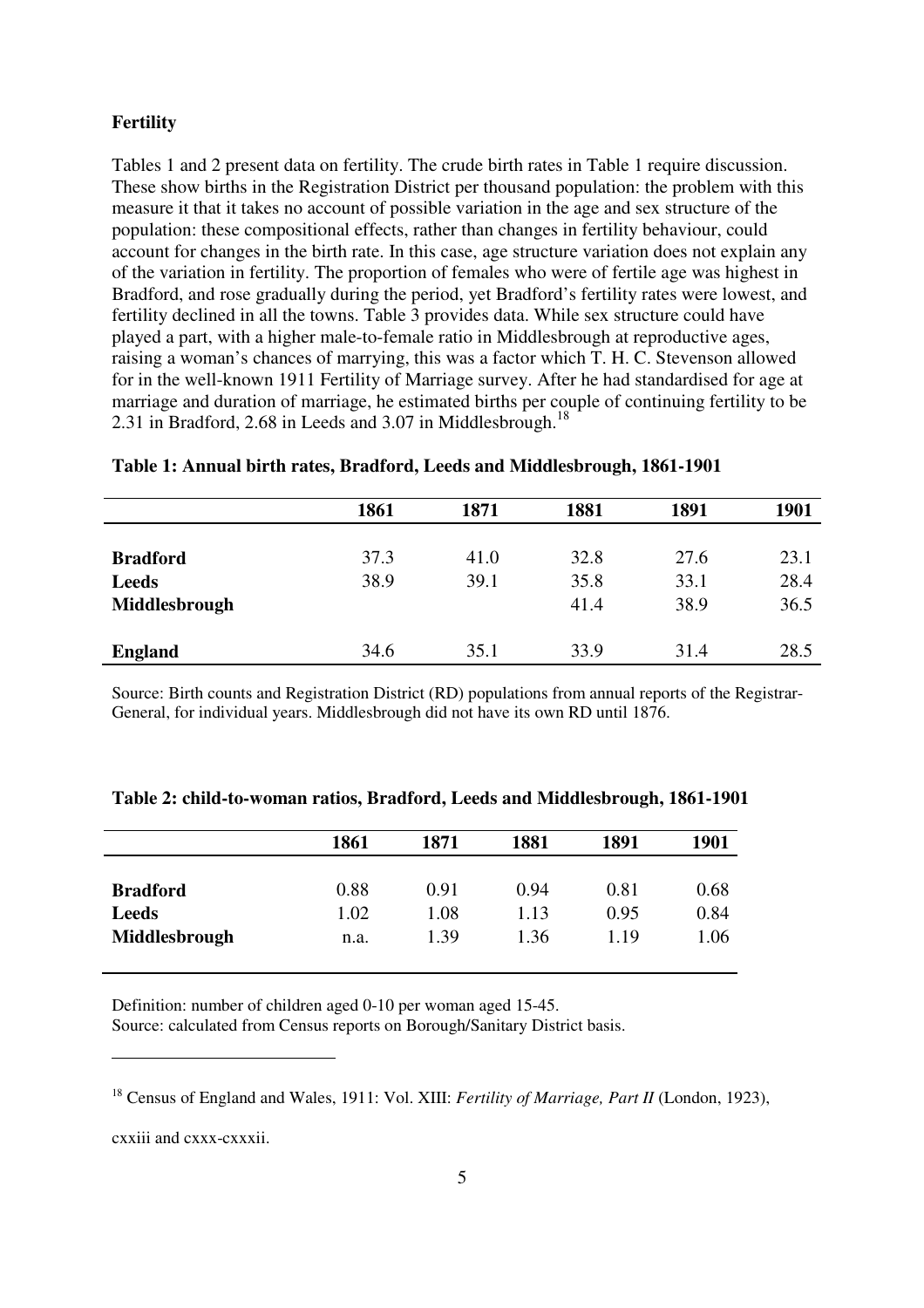|                 | Percentage of female population aged 15-45 |      |  |  |
|-----------------|--------------------------------------------|------|--|--|
|                 | 1901<br>1871                               |      |  |  |
| <b>Bradford</b> | 50.6                                       | 52.5 |  |  |
| <b>Leeds</b>    | 47.2                                       | 50.7 |  |  |
| Middlesbrough   | 45.3                                       | 48.0 |  |  |

**Table 3: proportion of the female population of Bradford, Leeds and Middlesbrough aged 15-45 in 1871 and 1901.** 

Sources: *Census of England and Wales, 1871: Vol. III*, Parliamentary Papers (1873), LXXI, 458; *Census Returns of England and Wales, 1901, County of York,* Parliamentary Papers (1902), CXXI, 234, 240, 246.

A simple check on the Census data to uncover the impact of age and sex structure is to calculate the ratio of children to women of fertile age, as in Table 2. This uses children as a proxy measure for births: not a perfect one due to child migration and infant mortality, but an adequate one since it is known that migration of under-tens away from family homes was small by this time, and infant mortality was in fact higher in Middlesbrough than the other towns, so does not account for larger families there.<sup>19</sup> The results show the same differences between towns, and the same trend, as the crude birth rates of Table 1.

There was, in short, a genuine difference in marital fertility between the three towns, as well as a genuine decline over time. Bradford's fertility was lowest and declined most. Middlesbrough's fertility rates were the highest of the three. Leeds' fertility decline took a middle course between the other towns'.

#### **The price and quality of housing**

 $\overline{a}$ 

Even if expectations had remained constant, rising rents ensured that meeting them would have cost more in money terms. The growing political antagonism between landlords and

<sup>19</sup> M. Anderson, 'the social implications of demographic change' in F. Thompson, ed., *The Cambridge social history of Britain, 1750-1950* (Cambridge, 1990), 1-71. Here at 56-66; Thirty-ninth annual report of the Local Government Board, *Supplement on infant and child mortality.* BPP 1910 XXXIX, 105, 112.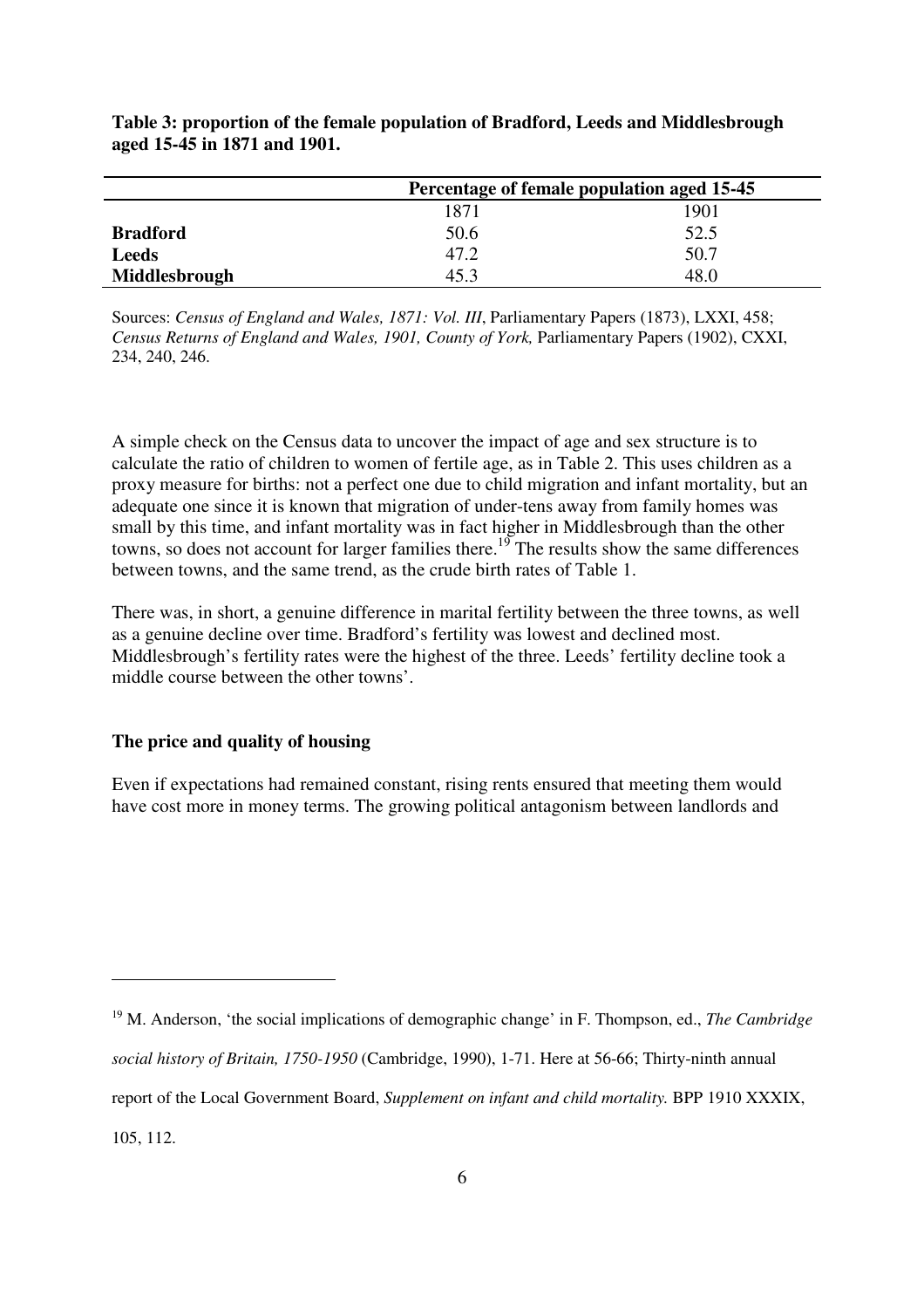tenants suggests that this 'money illusion', rather than any awareness of falling real rents (as real incomes rose), was what coloured popular perceptions.<sup>20</sup>

By 1880 the cheapest sector of the housing market was well-represented in newspaper advertisements. For example, a rent collector advertised for tenants for 'cottage houses' in the poorest areas of Hunslet (South Leeds) from two shillings per week, although five or six shillings was a more typical working-class rent.<sup>21</sup> Similar rented accommodation was advertised in Bradford and Middlesbrough. Lady Bell reported, in relation to the generation before 1907, that most working-class rents in Middlesbrough were between four and five shillings.<sup>22</sup>

 Significant growth in rents during the later nineteenth century reflected the way demand (a growing population with, as discussed here, higher expectations) was outstripping supply. Gregory Clark notes a 70 percent rise in rents between the 1850s and the 1900s, with most growth in the 1870s and 1880s, while H. W. Singer's index of urban house-rents in England and Wales rose by 80 per cent between 1845 and 1910. <sup>23</sup> Beresford's work on back-to-back houses in Leeds shows that the lowest rents on both larger and smaller examples rose by 50 percent between the 1860s and  $1908.<sup>24</sup>$ 

Cost was not the only area of concern to a working-class household: quality was a further issue. Gregory Clark's index of implied housing quality provides one perspective on this.<sup>25</sup> His index (based on a mainly southern sample but also including properties in County Durham, though none in the towns studied here), aimed to identify changes in the property itself, such as extensions, additional windows, and private toilets replacing shared privies, rather than environmental factors such as piped water. Clark did this by examining the ratio between a subset of his series where multiple records over time showed no change in quality

*'Domesday' of land ownership* (Bristol, 1989), 5-8; M. Daunton, *House and home in the Victorian* 

house rents in England and Wales, 1845-1913', *Econometrica*, 9 (1941), 230.

*history of working-class housing* (Newton Abbot, 1971), 115-6.

 $25$  Clark, 'Shelter from the storm', 501.

<sup>20</sup> B. Short, *The geography of England and Wales in 1910: An evaluation of Lloyd George's* 

*city: working-class housing 1850-1914* (London, 1983), 124-7.

<sup>21</sup> Leeds Central Library (hereafter LCL), *Leeds Express*, 10 July 1880.

<sup>22</sup> F. Bell, *At the works: a study of a manufacturing town* (London, 1985), 67.

<sup>23</sup> G. Clark, 'Shelter from the storm: housing and the industrial revolution, 1550-1909', *The Journal of* 

*Economic History,* 62 (2002), 489-511. Here at 501; H. W. Singer, 'An index of urban land rents and

<sup>&</sup>lt;sup>24</sup> M. W. Beresford, 'The back-to-back house in Leeds, 1837-1937' in S. D. Chapman, ed., *The*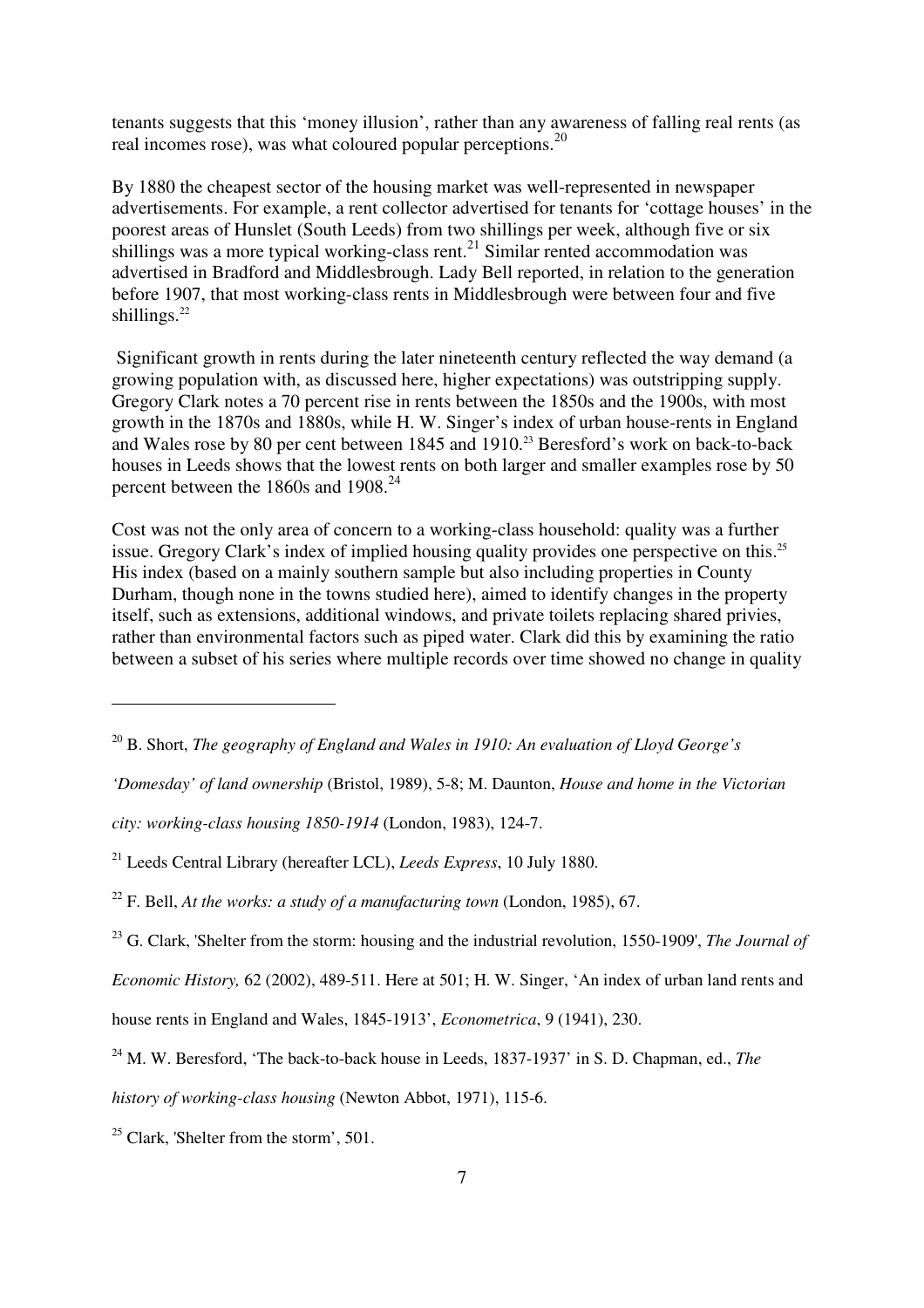(his 'constant-quality rent index'), and the whole time-series.<sup>26</sup> From its base decade of the 1860s, with an index of 100, it wandered with no clear trend between values of 96 and 115, ending on 104, perhaps suggesting that any improvements from the low standards of midcentury were slow and uncertain. Unfortunately Clark's quality index shows few clear trends over his whole period from 1600-1909, and although this could be a valid finding, the weight of his reliance on an econometric approach, completely excluding descriptive sources, leaves doubts as to whether his results are artefact or insight.

The local evidence is that the housing features which Clark aimed to capture, such as exclusive use of a toilet and overall property size, did improve much more slowly than the connection to water services. Autobiographical sources give valuable insights into local expectations, and show how the housing stock lagged behind them. In Middlesbrough, Margaret Goldsborough recalled in an oral history interview how, around 1910-1914, the middens were emptied weekly at night, by scavengers: 'poor men, what a shame, .... you can have all y'telly, you can have all y'radiograms, all the best things going – they were the best that ever invented in this country, was a flush toilet. I think so.<sup>'27</sup>

Similar concerns affected Mary Gawthorpe in Leeds, who recalled with distaste having to walk up the street to the earth closets, later trough water closets, which seven Gawthorpes shared with another family.<sup>28</sup> A 1965 archive photograph shows both her house and, two doors up, the shared toilet building.<sup>29</sup> The attractiveness of piped water supply and water closets also emerges in small ads for rented homes in the cheap press, which drew attention to these services and asked higher rents in consequence. In Bradford, for example, a typical 1906 advertisement in the *Laisterdyke and Bowling News* offered 'through houses with water and water closet' for six shillings to six shillings and sixpence.<sup>30</sup>

Margaret Goldsborough's testimony also supports a wider point about Middlesbrough. The town's male-dominated culture, founded on the shared experience of sole breadwinners engaged in demanding, even dangerous, labour, mirrored that of the typical colliery town described in Dennis, Henriques and Slaughter's classic, *Coal is our life*. <sup>31</sup> Male values in

 $\overline{a}$ 

*community* (London, 1956).

 $26$  Clark, 'Shelter from the storm', 493, 502.

<sup>&</sup>lt;sup>27</sup> Teesside Archives (hereafter TA), Recorded Memories collection (hereafter RM), record 74, 8. The

oral history interviews cited took place in the 1980s.

<sup>28</sup> M. Gawthorpe, *Up hill to Holloway* (Penobscot, Maine, 1962), 5-16, 18.

<sup>29</sup> Leeds Library & Information Service, *Leodis – a photographic archive of Leeds* <URL:

www.Leodis.Net> photograph no. 200362\_69622439 [5 November 2008].

<sup>30</sup> Bradford Central Library (hereafter BCL), *Laisterdyke and Bowling News* 25 May 1906.

<sup>31</sup> N. Dennis, F. Henriques, and C. Slaughter, *Coal is our life: an analysis of a Yorkshire mining*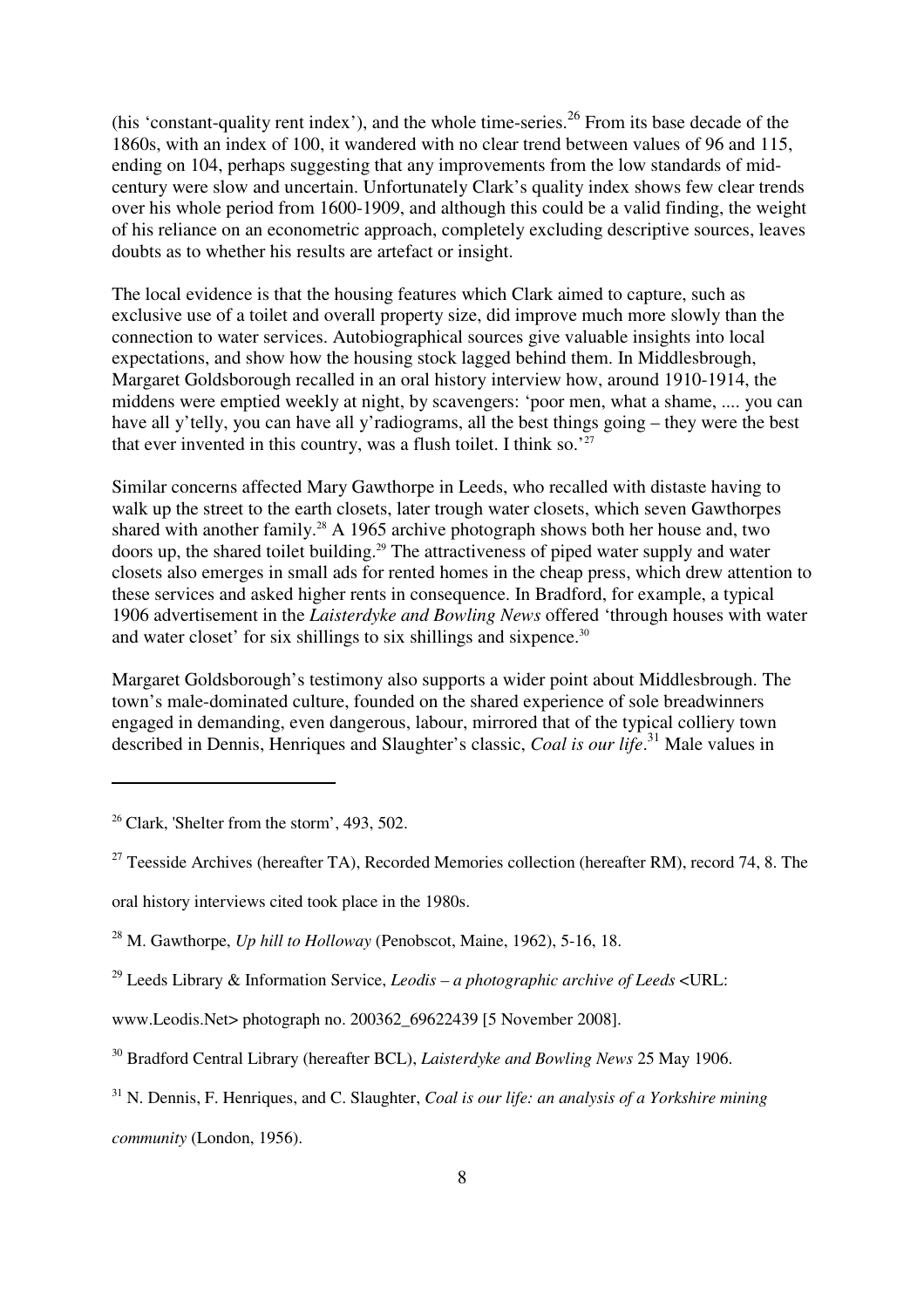such towns gave relatively less importance to home comforts and to wives' priorities, and more to male sociability, with more expenditure channelled towards the so-called 'male vices'.<sup>32</sup> Middlesbrough's alcohol consumption was prodigious: arrests for drunkenness in Middlesbrough around 1860 ran at almost five times the national average.<sup>33</sup> Goldsborough's father, a skilled worker at Head Wrightson's Foundry, continued to choose as late as 1914 not to spend his wages on renting a house with its own water closet. Although 'male vices' did not necessarily figure among his priorities, placing modern sanitation so low on the list had by then become unusual among those on similar incomes in Bradford.

The arrival of piped water and water closets in working class homes was greeted with a mixture of relief about the effect on hygiene and anxiety about the cost. This anxiety could have produced a rise in the perceived costs of childrearing. The connection between infant mortality and sanitation, much stressed in this period, put more pressure on families than on others to comply with rising sanitary standards.<sup>34</sup> Although everyone, including the childless, had to have the new drains, a family (or a newly married couple) choosing a rented home felt more pressure from relatives and friends to select one with good drains than a widow or bachelor was. By the 1880s, in most working-class parts of Leeds and Bradford, having a family meant paying the higher rent and rates for a home with mains sanitation. This was not equally true of Middlesbrough. The 'rougher' culture in which men like Mr Goldsborough neglected both home comforts and wives' opinions about family life, including family size, included neglect for wives' concerns about better sanitation. The gender contrast in priorities is brought out by a petition to Middlesbrough Corporation to provide proper drainage for Bank Street (in the Newport district of the town), all of whose 50 signatories were mothers. 'Seeing that fever is so prevalent we feel very anxious about the health of our young families', they wrote.<sup>35</sup> The document is not dated, but comparison of the signatories' names with rating books places it in 1876.<sup>36</sup>

 $\overline{a}$ 

<sup>34</sup> For a very early local example, see TA, U/S/446: *Report to the General Board of Health on a* 

*inhabitants of the Borough of Middlesbrough ... by W. Ranger, Esq*. (1854), 27-28.

<sup>35</sup> TA, CB/M/C 5/6/6.

<sup>32</sup> M. Douglas and B. Isherwood, *The world of goods: towards an anthropology of consumption*

<sup>(</sup>London, 1979, 1996), 123-6.

<sup>&</sup>lt;sup>33</sup> Taylor, 'Melbourne, Middlesbrough and morality: policing Victorian "new towns" in the Old World and the New', *Social History,* 31 (2006), 15-38. Here at 33.

*preliminary inquiry into the sewerage, drainage and supply of water, and the sanitary condition of the*

<sup>&</sup>lt;sup>36</sup> TA, Linthorpe Rate Books, 1871-1886.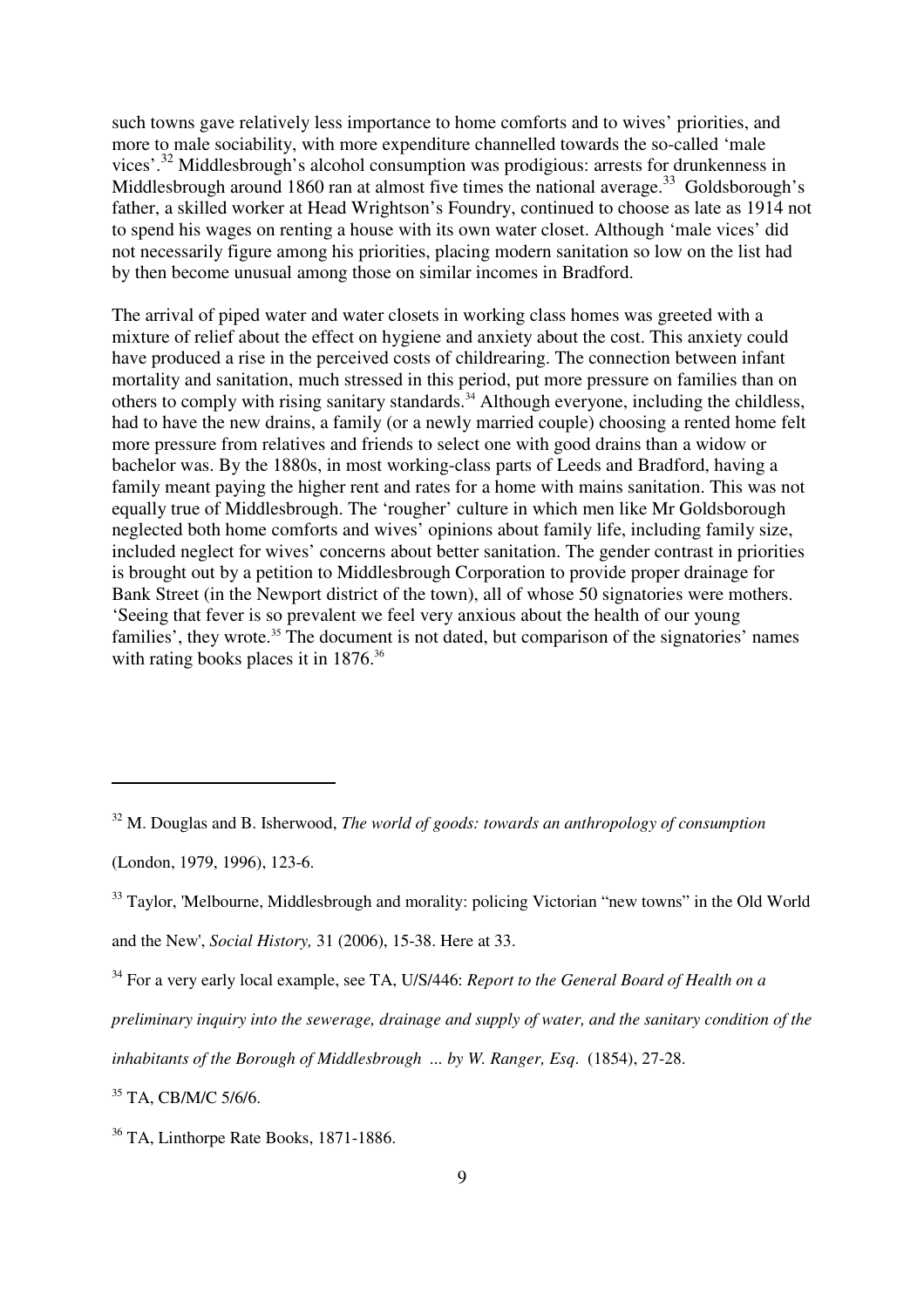There was a boom in local authority investment in sewers and piped water supply to each home between 1890 and 1910, noted by Bell and Millward.<sup>37</sup> Its exact timing varied, but Leeds extended its water services beyond the town centre relatively early. In 1872, the Leeds education campaigner Catherine Buckton was distributing handbills in Holbeck on the dangers of badly designed drains.<sup>38</sup> By the end of her lecturing career in 1885 she was able to rejoice that 'the Corporation ... carry a constant supply of excellent water at a small rate [about ten shillings per year for a modest terraced house] into every dwelling in the borough.'<sup>39</sup> One must question how much her audiences could do about her sanitary advice in the short-term, but over a lifetime, which normally witnessed removal to a new address several times over, it was more possible for them to realise her 1885 hope that 'the people ... will demand model dwellings, and also those sanitary reforms which ignorant corporations and thoughtless masters and mistresses now withhold from them.'<sup>40</sup> The steady drip of Buckton's advice into adult lecture audiences, the buyers of her books, and elementary school children, helped build up the expectation of better homes, and the sense of an entitlement long denied, now to be reached for.

Like piped water and sewerage, the supply of domestic gas reached working-class districts mainly in the 1880s or later. Its chief contribution to home comfort was in lighting rather than cooking at this point, let alone heating, and it was expensive. The use of gas for cooking developed more slowly in Bradford and Leeds than many other places, with just 9 per cent of Bradford households and 18 per cent in Leeds having a cooker by 1914: in English towns further from cheap coal, rates of 30 to 60 per cent were typical.<sup>41</sup> The growth in connected households was fastest in Leeds during 1898-1900, by which time there were 840 miles of gas mains, compared to 660 in 1886.<sup>42</sup> Since gas was used mainly for lighting at first, its cost was almost entirely additional, since it substituted only for lamps and candles, and not for the

*classes on physiology and hygiene* (Leeds, 1873), 15.

<sup>39</sup> Buckton, *Our dwellings, healthy and unhealthy: addressed to girls attending the Leeds Board* 

*Schools* (London, 1885), 84.

<sup>40</sup> Buckton, *Health in the house: twenty-five lectures of elementary physiology… delivered to the* 

*wives and children of working-men in Leeds and Saltaire* (London, 1876), preface to the sixth edition,

xii.

 $\overline{a}$ 

<sup>41</sup> Daunton, *House and home*, 240.

Chartres and Honeyman, eds, *Leeds city business* (Leeds, 1993), 80-111. Here at 85.

 $37$  F. Bell and R. Millward, 'Public health expenditures and mortality in England and Wales, 1870-

<sup>1914&#</sup>x27;, *Continuity and Change,* 13 (1998), 221-49.

<sup>38</sup> C. Buckton, *Two winters' experience in giving lectures to my fellow townswomen of the working* 

 $42$  S. Bowden, R. Crawford, and G. Sykes, 'The Public Supply of Gas in Leeds, 1818-1949', in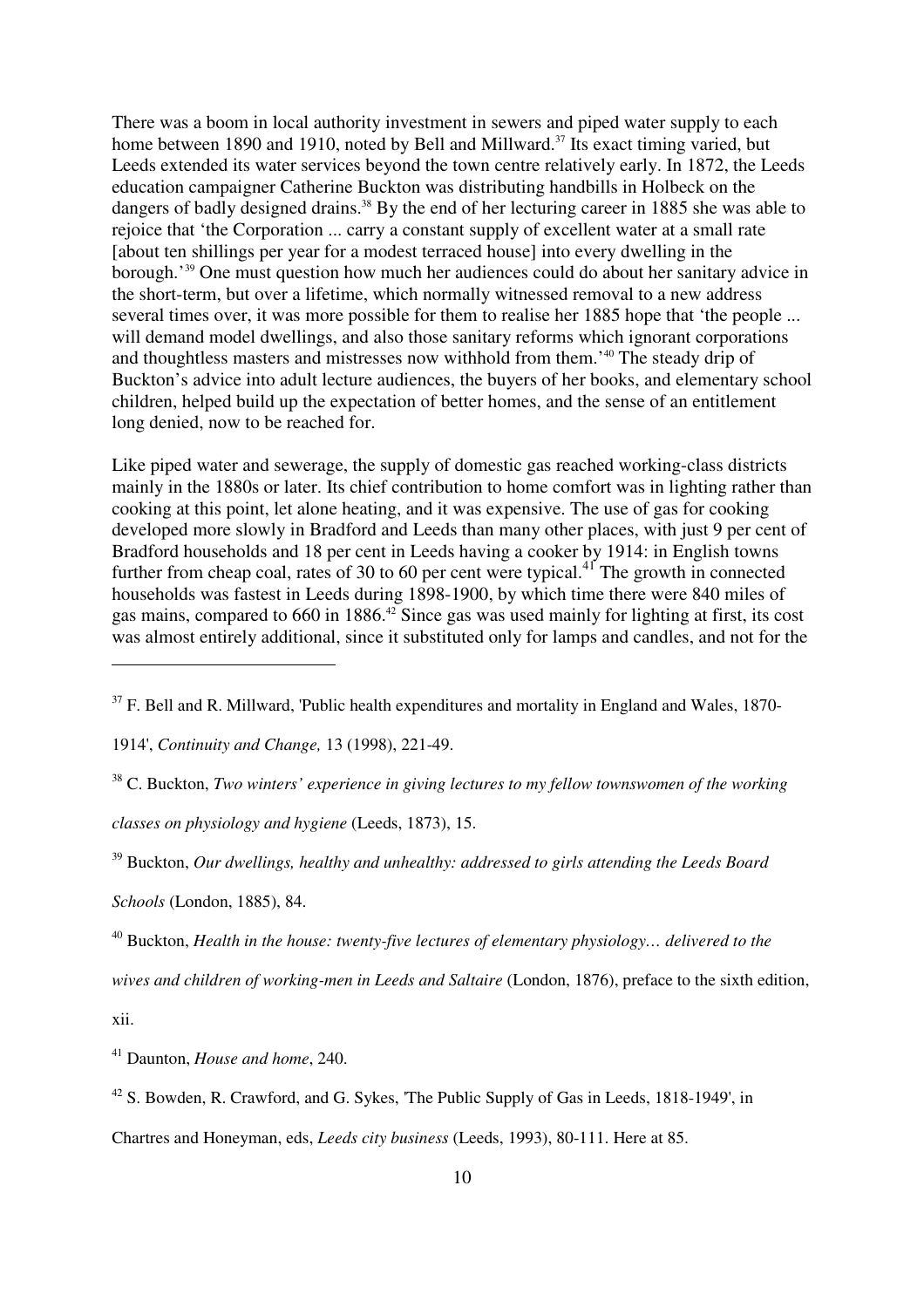household's much more significant spending on coal, which accounted for a twelfth of a poorer working family's entire budget.<sup>43</sup> Connection to gas supplies, then, was an aspirational form of expenditure for a working-class household in the generation before the First World War.

More generally, connection to better utilities during this period was adding to the cost pressures faced by working-class families in securing a home – pressures which increased with the size of the dwelling (for example, water rates increased with rateable value), and constituted an incentive to smaller families.

#### **Families' growing demands for space**

Overcrowding was an important concern for working-class families. In the 1860s they often endured both high room occupancy and high dwelling density. Depending on local building styles, this might be for example in 'back-to-back' accommodation or around enclosed courts where several dwellings used a courtyard, containing a midden, for access.<sup>44</sup> The new building of back-to-backs was banned in 1909, citing their unfitness for habitation, but large numbers remained in the housing stock, above all in Leeds.<sup>45</sup> Attitudes had changed, however, and families wanted more than the 'two-up, two-down'. Enhancements reflecting these higher aspirations included added sculleries at the back of a through house or in a cellar, and the conversion of attics to provide separate bedrooms for growing children.<sup>46</sup> An 1899 conference in Leeds illustrates one step along this road. Ben Turner told the conference that 'as one who has lived in a cellar dwelling and in a back-to-back house, and who now was in a through house, it was inhuman to expect any man who worked six days a week to live in any but the best through house a workman could possibly have.'<sup>47</sup> This perfectly illustrates the rising sense of entitlement, not only for the individual workman but also for his family: single men did not live in entire houses. To achieve this extra space per person, smaller families were an effective strategy.

For working-class families, the move to separate bedrooms was, like the struggle for better diets, a way of using rising real incomes to redress past hardships. The overcrowded homes in which the parents of the 1870s and 1880s had spent their childhood and teenage years, were disliked on grounds of health and modesty, particularly the sleeping arrangements. Many autobiographers describe these, often referring to modesty, for example mentioning rooms divided by sheets, undressing in the dark, and careful schemes about which children and

<sup>43</sup> Thatcher, *British labour statistics*, 11.

<sup>44</sup> Daunton, *House and home*, 42-45.

<sup>45</sup> A. Ely, 'Exhibition (Housing Design Awards)', *Architects' Journal* 226 (August 16 2007), 44-5.

<sup>46</sup> Daunton, *House and home*, 280-1; R. Hoggart, *A local habitation* (London, 1988).

<sup>&</sup>lt;sup>47</sup> West Yorkshire Archive Service, Bradford, Bell Collection, DB16, case 19, 17.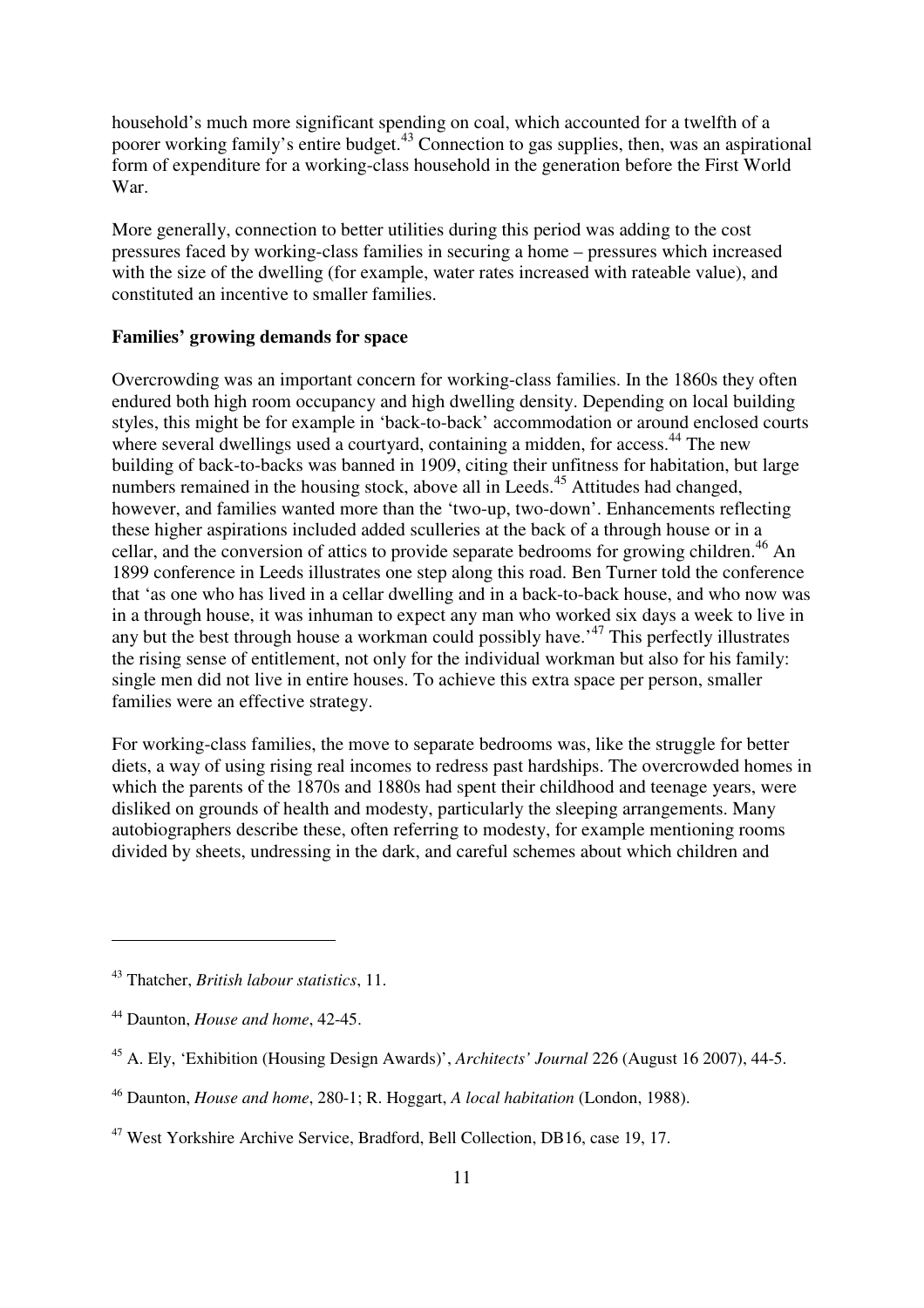adults, of which sex, were allowed to share a bed.<sup>48</sup> The kinds of selection occurring in oral history and autobiography mean that witnesses with stories of severe overcrowding are more likely to tell these, because they represent eye-catching contrasts with the present day, making them interesting to the audience. Those whose family had what was regarded as enough room will be less likely to mention this. Making allowance for this bias in the sources, some patterns still emerge.

Working-class parents' feeling that children should have their own beds grew stronger, more clearly in Bradford than Middlesbrough (less information was available for Leeds). In Bradford in the 1910s the Williamson family, though poor and run on patriarchal lines, with the five children standing at table for meals and getting what was left when father had taken his choice, still provided a young child with his own single bed although all seven of them had to fit in what he recalled as a 'two-room house'.<sup>49</sup> This comes to light because his mother responded to arguments with his hard-drinking father by renouncing the marital bed, taking the child's, and moving him in with father, where he had to 'keep perfectly still.'<sup>50</sup> Responding to these pressures to have more beds, large families who could afford to rent or buy houses with more rooms were doing so by the 1900s, as in the case of Mr Winn, a Bradford iron-moulder with ten children, married to the daughter of a master builder, whose son recalled growing up in a substantial home.<sup>51</sup> Those who could not afford to move somewhere larger continued to live in very overcrowded conditions, but now felt the stigma more, as the first group were effectively leaving them behind.<sup>52</sup> The account of one such family, for example, stresses the poverty of the Windhill and Dockfields districts of Shipley

<sup>48</sup> All the available autobiography describing working-class life in the three towns, 1860-1920, was examined, whether published or in archive collections. A useful starting point is J. Burnett, D. Vincent and D. Mayall, eds, *The autobiography of the working class: an annotated critical bibliography* (Brighton, 1989). The autobiographies used in this study were, for Bradford: M. Newbery, *Reminiscences of a Bradford mill girl* (Bradford, 1980); Brunel University, Burnett Archive of Working-Class Autobiography (hereafter BU), E. Rignall, *All so long ago* (typescript: hereafter TS). For Leeds: Anonymous, *The unfortunate genius, by a factory girl* (Armley, 1852); BU, J. Armitage, *The twenty-three years, or the late way of life – and of living* (TS); BU, M. Denison, *Church bells and tram cars: a vicarage childhood* (TS); M. Gawthorpe, *Up hill to Holloway* (Penobscot, Maine, 1962); BU, E. Gill, *Diary* (TS): Hoggart, *Local habitation*; E. Sigsworth, *A respectable life: Leeds in the 1930s* (Beverley, 1995). For Middlesbrough: M. Flint *et al*, *Cannon Street: lest we forget* (Middlesbrough, 1993); BU, E. Ransom MS (untitled); N. Thompson, *At their departing: a childhood memoir* (London, 1987).

 $49$  It is unclear from the source whether this was two bedrooms or two rooms in total.

 $\overline{a}$ 

<sup>52</sup> BCL, *BHRU*, records A0129, A0145, A0163.

<sup>50</sup> BCL, *BHRU*, record A0110, 3-5.

<sup>51</sup> BCL, *BHRU*, record W0006, 3.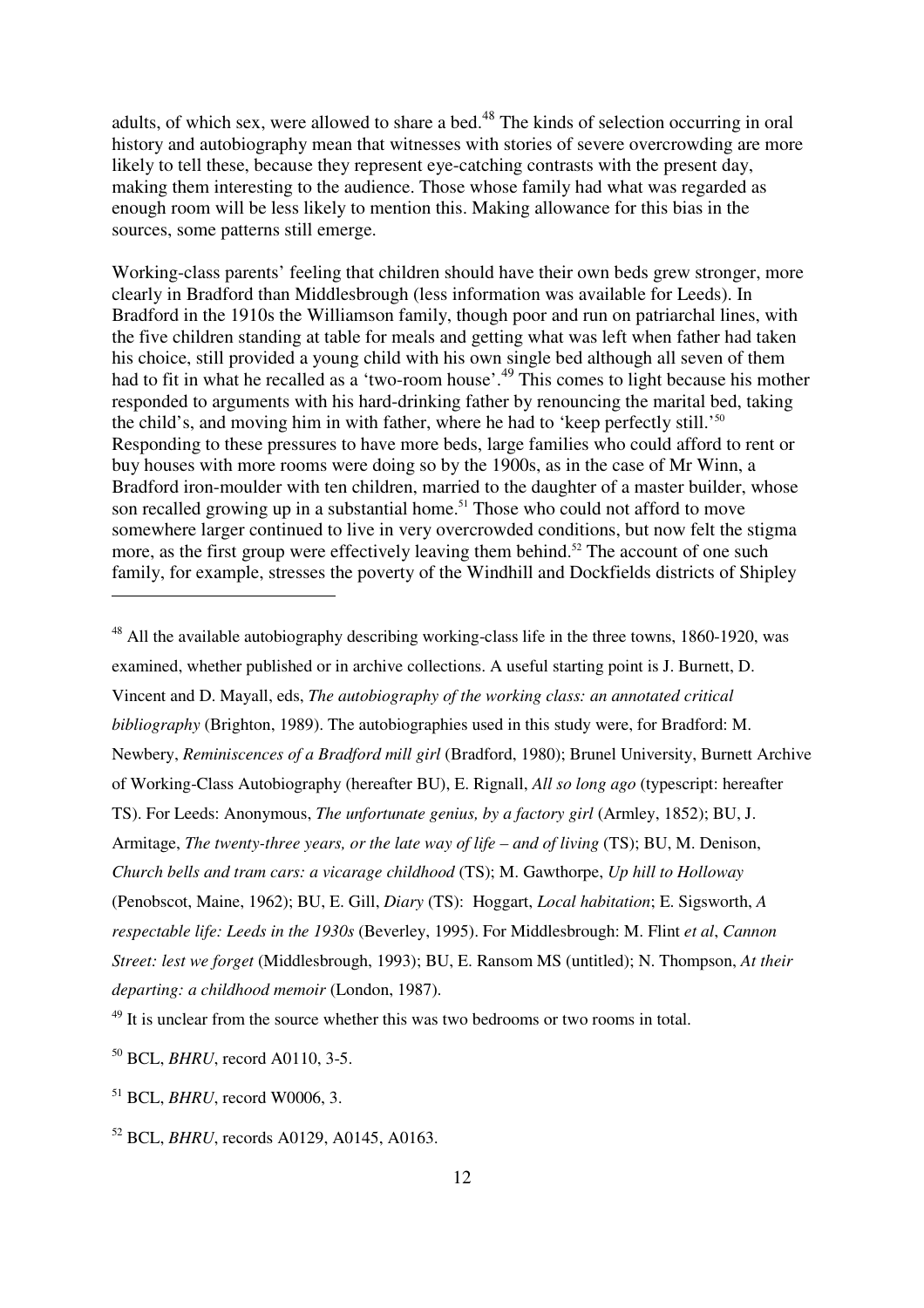(near Bradford) in which they were obliged to live.<sup>53</sup> The stigma of overcrowding was one of the perceived costs of childrearing, and it was increasing.

In Middlesbrough, small homes were at least as common as in the other towns. Many were built speculatively during the successive booms of the 1840s, 1860s and early 1870s. Florence Bell began her account of the workmen's lives by deploring the rushed construction: '[no] time and space ... can be wasted on what is merely agreeable to the eye, or even sanitary ... day by day the little houses spring hurriedly into existence.'<sup>54</sup> Until the early 1900s nearly all were two-up, two-downs. Even when infant and child mortality left space in a house, economic pressures encouraged the mother to fill it with a lodger, of which there were many in the town. For example Elizabeth Bell (no relation of Florence), who lost three of her four siblings, grew up in such a household.<sup>55</sup> Similarly Mrs Gilbert's mother, who managed to bring up seven children in the 1880s and 1890s, took in a lodger as well, despite the pressure of space, to make ends meet as a widow with a young family.<sup>56</sup> The demands of privacy meant that lodgers had to have their own rooms, even though space was scarce.<sup>57</sup> In small homes this involved difficult trade-offs between the household's goals of more space for each child and higher income.

It would be a mistake to see the respectable preservation of modesty within family homes as universal: the kind of household which neighbours looked down upon as 'rough' might take a more informal approach. It was still not an entirely carefree one, as the autobiography of Joseph Armitage of Hunslet, south Leeds indicates.<sup>58</sup> The son of a hard-drinking ex-miner, who by this time was working in Walter Scott's Hunslet steel works, and of a housekeeper/cook, Joseph grew up with a stepbrother in a downwardly mobile household who were evicted after complaints about drunken arguments, and forced to move to an area of Hunslet which he labelled (in hindsight from 1974) as a 'slum'. Describing the taking of baths in the kitchen, Armitage noted that women bathed when the males were out of the house, but men 'whenever necessary and no-one raised an eyebrow... inhibitions were not thick on the ground.'<sup>59</sup>

The desire for more room was not all about modesty: both old and new ideas about hygiene in the home taught that the fewer people sharing a given volume of air, the healthier they would be. This was believed both on the grounds of old fears that diseases were spread by miasmas, whose persistence Eric Sigsworth's memoir of a Leeds childhood confirms, and on

<sup>53</sup> BCL, *BHRU*, record A0129, 2.

<sup>54</sup> Bell, *At the works*, 3.

<sup>&</sup>lt;sup>55</sup> TA, RM, record 191, 8.

<sup>&</sup>lt;sup>56</sup> TA, RM, record 125, 15.

<sup>57</sup> J. Burnett, *A social history of housing, 1815-1985* (London, 1986), 145.

<sup>58</sup> Armitage, T*wenty-three years*.

<sup>59</sup> Armitage, *Twenty-three* years, 4-23.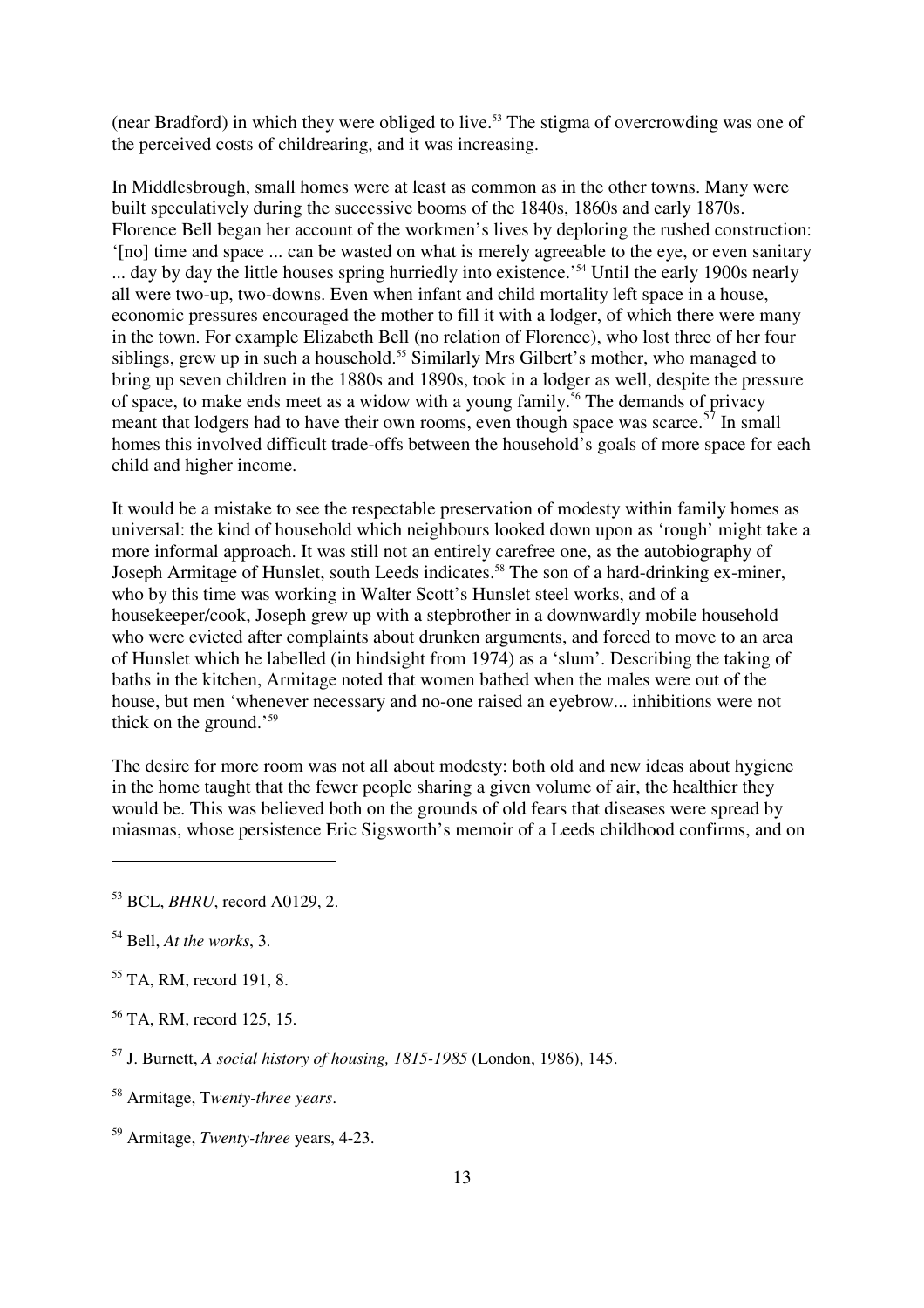the strength of new scientific views.<sup>60</sup> As an example of the latter, Buckton wrote in a 'course of instruction for elementary schools' that 'Professor Tyndal not long ago proved by a beautiful experiment that the air in crowded rooms was full of organic matter and living things which feed on it.'<sup>61</sup> Families wanted homes with more rooms, then, so that their children could grow up with more space, fresh air, and privacy than the parents had done. This search for space came up against Britain's enduring shortage of affordable homes. More space could only be had at rents which were hard to afford: where there was no opportunity to find larger homes, smaller families meant more space per person.

There were also subtler pressures which signalled to working-class families that fewer children would mean better housing. By around 1900, there is evidence for the development of a dislike among landlords for renting to large families, as in the quotation from the *Northern Weekly Gazette* given above. Families with four or five children were the norm in 1870.<sup>62</sup> By 1914, though, witnesses to the National Birth Rate Commission claimed that landlords saw them as a source of potential trouble. <sup>63</sup> The *Northern Weekly Gazette* spread this view, helping to raise the perceived costs of childrearing by spreading anxiety about how landlords and other influential individuals would make life harder for a large family. The housing market thus signalled, indirectly as well as directly, that the wise and virtuous family should limit its fertility to fit the home it could afford.

### **Furnishing the home**

As for the size and quality of the home itself, so for its contents: by the 1890s, expectations about furnishing the home had increased, and would continue to do so. The desire to 'restrict our family to our means' expressed by some working-class women may have included a wish to limit family size so as to afford a more pleasant home and contents.<sup> $64$ </sup> The meanings of goods in the home illustrate a family's values. Demand for more beds and cupboards stemmed from the move towards more bedrooms and less sharing of beds discussed above. In the study towns, furniture retailers advertisements provide evidence for the growth in expectations. In 1890, advertisements mentioned furniture, fire irons, crockery, beds, chairs, engravings and clocks. In 1920, in addition to these items, a retailer such as Hardcastle's of Armley (West Leeds) offered, for instance, carpets, stair carpets, linoleums, clothes horses and brasses. Hardcastle offered all of these items second-hand as well as new: he certainly

<sup>60</sup> Sigsworth, *Respectable life*, 75-76.

<sup>61</sup> C. Buckton, *Food and Home Cookery* (London, 1879), 102.

<sup>62</sup> M. Anderson, 'social implications', 38.

<sup>63</sup> National Birth Rate Commission, *The declining birth-rate. Its causes and effects* (London, 1916),

<sup>51, 195-6, 199, 275, 283;</sup> Szreter, *Fertility, class and gender,* 524.

<sup>64</sup> M. Llewelyn Davies, ed., *Maternity: letters from working women* (London, 1978), 115. This source

is not confined to the three towns studied here and does not give the writers' locations.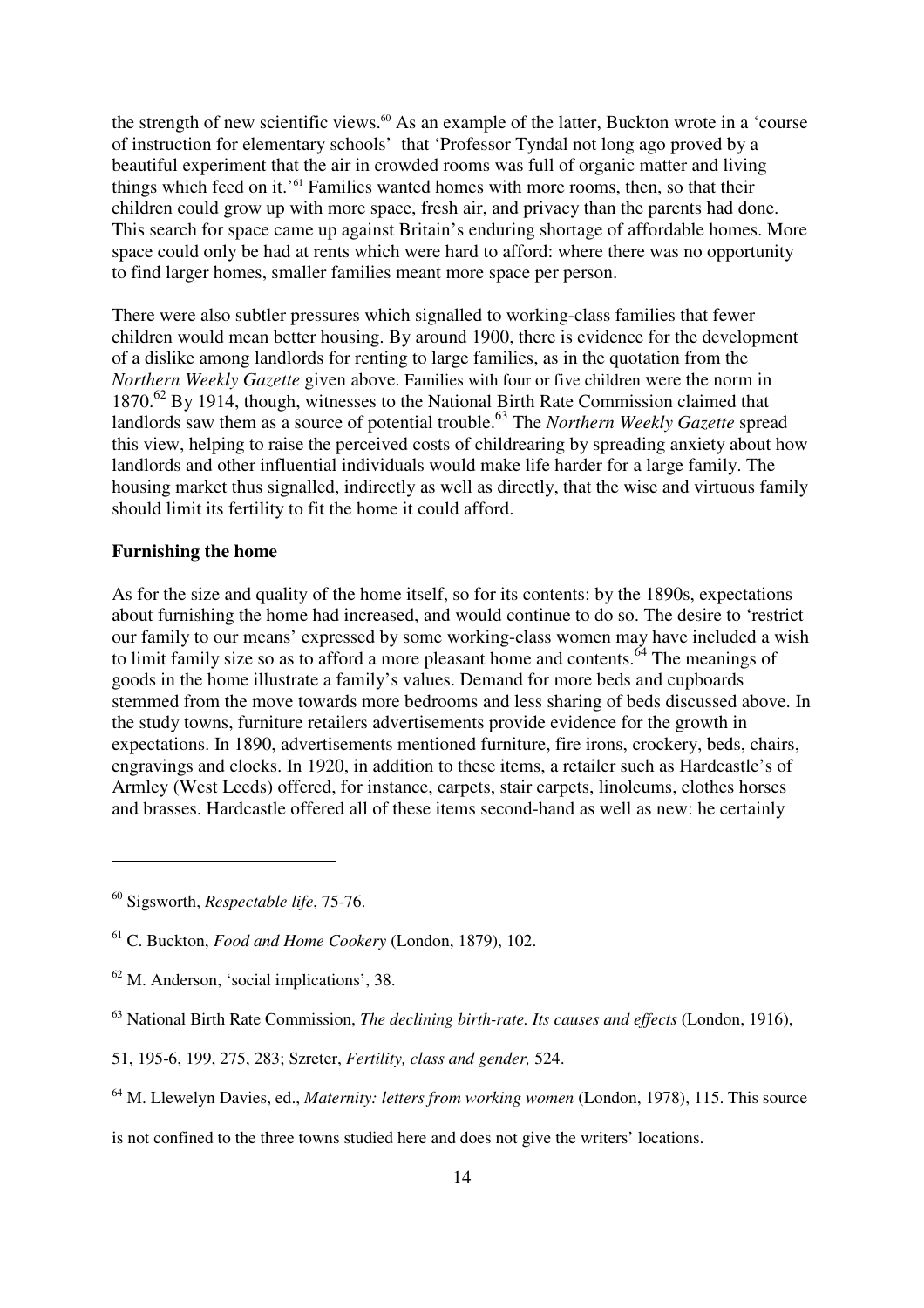expected the less well-off to aspire to own them too.<sup>65</sup> The larger and more enterprising businesses might offer deals such as Robert Kidd of Middlesbrough's 'Working Man's Home Furnished for £10' or, in Bradford, the Great West Riding Furniture Company's 'Cottage House Furnished for £12 10s'.<sup>66</sup>

The collection of furniture and ornaments affected the front parlour, that quintessential institution of the working class in this period, even more than the crowded bedrooms. It was the one place where space was set aside, so possessions naturally accumulated there. Buckton remarked critically on the reservation of this room for seeing visitors and Sunday use, because this led to daily overcrowding in the 'back kitchen', but the institution was much too strong to yield to utilitarian arguments.<sup>67</sup> The respectability which the parlour demonstrated to visitors, for example impressing boyfriends and girlfriends of the family's teenage children with its high standards, was too important. Heating cost also helped keep the parlour underused, at least in winter, and may have encouraged a preference for smaller homes even at the cost of overcrowding. By increasing overcrowding the reserved parlour may have contributed to the aspiration for smaller families.

Meanwhile, in the kitchen, De Vries notes the arrival from the 1870s of the closed range, making more varied menus and cleaner kitchens possible: this was the aspiration of the fashion-conscious, although in Leeds Buckton, practical as usual, was still singing the praises of an ordinary cottage range with an open grate a decade later, provided it was fitted with, inevitably, an 'economiser', which 'saves coal, lessens dust and labour'.<sup>68</sup> The kitchen, too, then, was a scene of rising standards and growing pressures on families to spend. Early twentieth century middle-class commentators noticed the strength of working-class mothers' expectations, though often in dismissive language, Virginia Woolf criticising them for setting their sights on 'ovens and bathtubs', and Naomi Mitchison claiming that they wanted 'nice little home-nests, brick houses with every convenience for the housewife and home-lover'.<sup>69</sup> Such expectations were indeed growing, and to establish and maintain such a home was

<sup>66</sup> MCL, *Daily Gazette*, 5 July 1890; BCL, *Laisterdyke and Bowling News,* 26 July 1895. A 'cottage

house' meant simply a working-class house, usually in a terraced street.

introductory letter to M. Llewelyn Davies, ed., *Life as we have known it, by Co-operative working* 

1(3) (December 1934), 93-4.

<sup>65</sup> MCL, *Daily Gazette*, 5 July 1890; LCL, *Armley and Wortley News*, 1 October 1920.

<sup>67</sup> Buckton, *Our Dwellings*, 12; Daunton, *House and home,* 277-280.

<sup>68</sup> J. De Vries, *The industrious revolution: consumer behaviour and the household economy from 1650 to the present* (Cambridge,2008), 196; Buckton, *Our dwellings*, 91.

<sup>69</sup> C. Dyhouse, *Feminism and the family in England, 1880-1939* (Oxford, 1989), 186-187; V. Woolf,

*women* (1931; London, 1977), xvii-xviii; Naomi Mitchison, 'The reluctant feminists', *Left Review*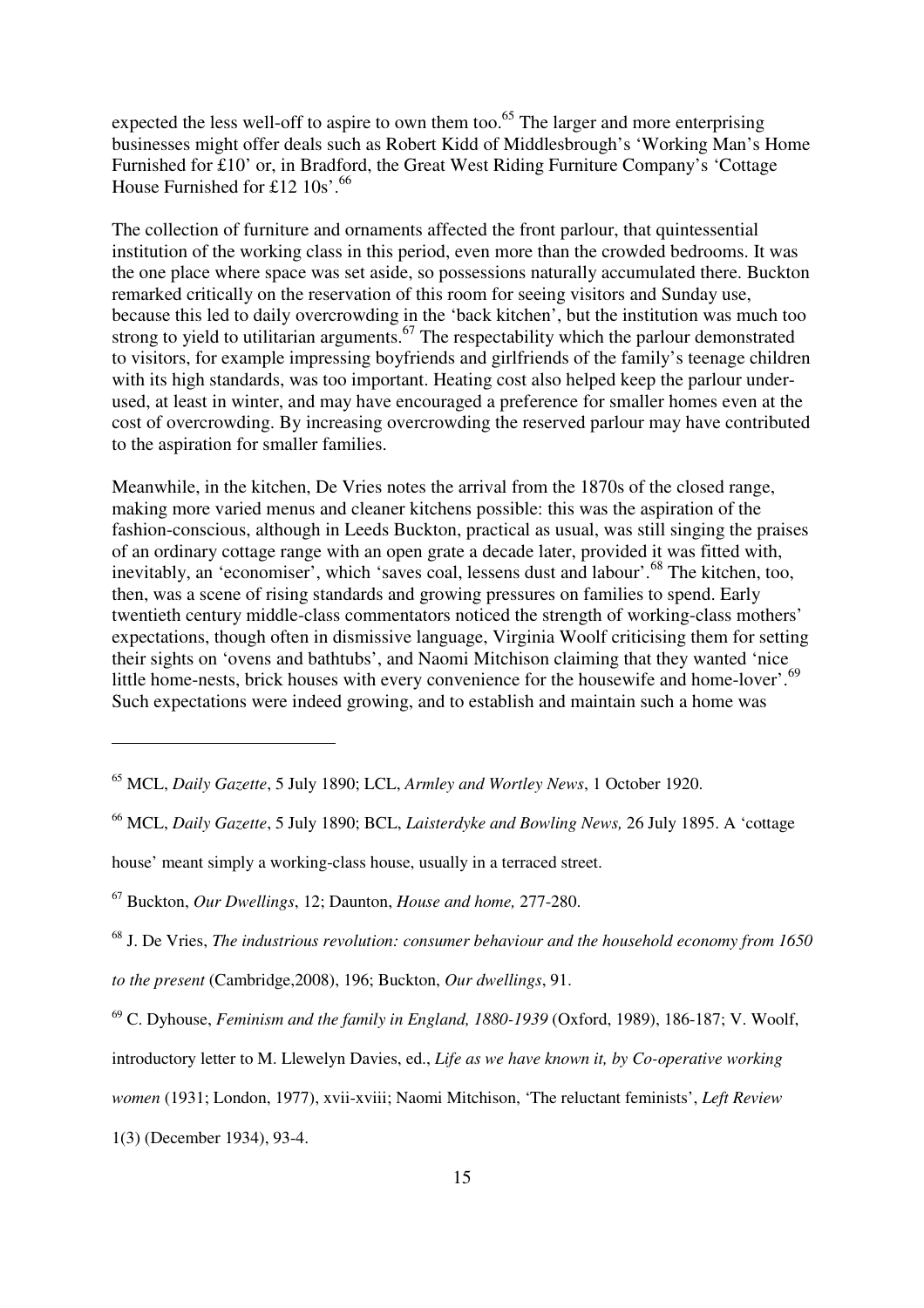easier (in both expense and effort) with a smaller family than a larger one. As Scott has argued for interwar working-class households, the need for higher consumption around the house made parents limit family size 'to sustain their new lifestyles'.<sup>70</sup>

These rising cost pressures could have affected family size at all stages of family formation, from the newly-wed couple onwards. The retailers' complete house furnishings offers were pitched particularly at this group. In the three towns studied, the expectation that a couple would move into their own home as soon as possible after the wedding was very strong. Analysis of the 1881 Census Enumerators' Books provides a measure of this.<sup>71</sup> Table 4, which illustrates the proportion of couples who had set up an independent household, for five leading occupational groups, shows that, of all married males with co-resident children, 99 per cent headed their own household. Among the married female workers with co-resident children, 94 per cent of Bradford mill workers and 97 per cent of Leeds tailoresses belonged to the first 'conjugal family unit' (CFU) listed at their address, that is, the woman or her husband was the head of the household.<sup>72</sup>

The census snapshot shows couples at all durations of marriage: except in 1911 the census did not distinguish these, so it is not possible to research this independent household status by duration of marriage. Young married workers represent a reasonable proxy, however, so in the final column of Table 4 the proportion is shown for workers aged under 25. Even in this group, more than 95 per cent of males and more than 80 per cent of females were in independent households, rather than living with, for example, parents or in-laws.

l

<sup>71</sup> University of Essex Historical Censuses and Social Surveys Research Group, *Census of England and Wales, 1881: enumerators' books* Colchester, England, The Data Archive, 2002. SN4177.

*Local communities in the Victorian census enumeration books*, (Oxford, 1996), 280-297.

 $70$  Scott, 'owner-occupation', 99; Scott, 'Mr Drage, Mr Everyman, and the creation of a mass market for domestic furniture in interwar Britain', *Economic History Review,* 62 (2009), 802-27.

<sup>72</sup> For the concept of the conjugal family unit and its use, see P. Laslett, *Household and family in past* 

*time: comparative studies in the size and structure of the domestic group over the last three centuries*

<sup>(</sup>Cambridge, 1972); K. Schürer, 'Family and household structure', in D. Mills and K. Schürer, eds,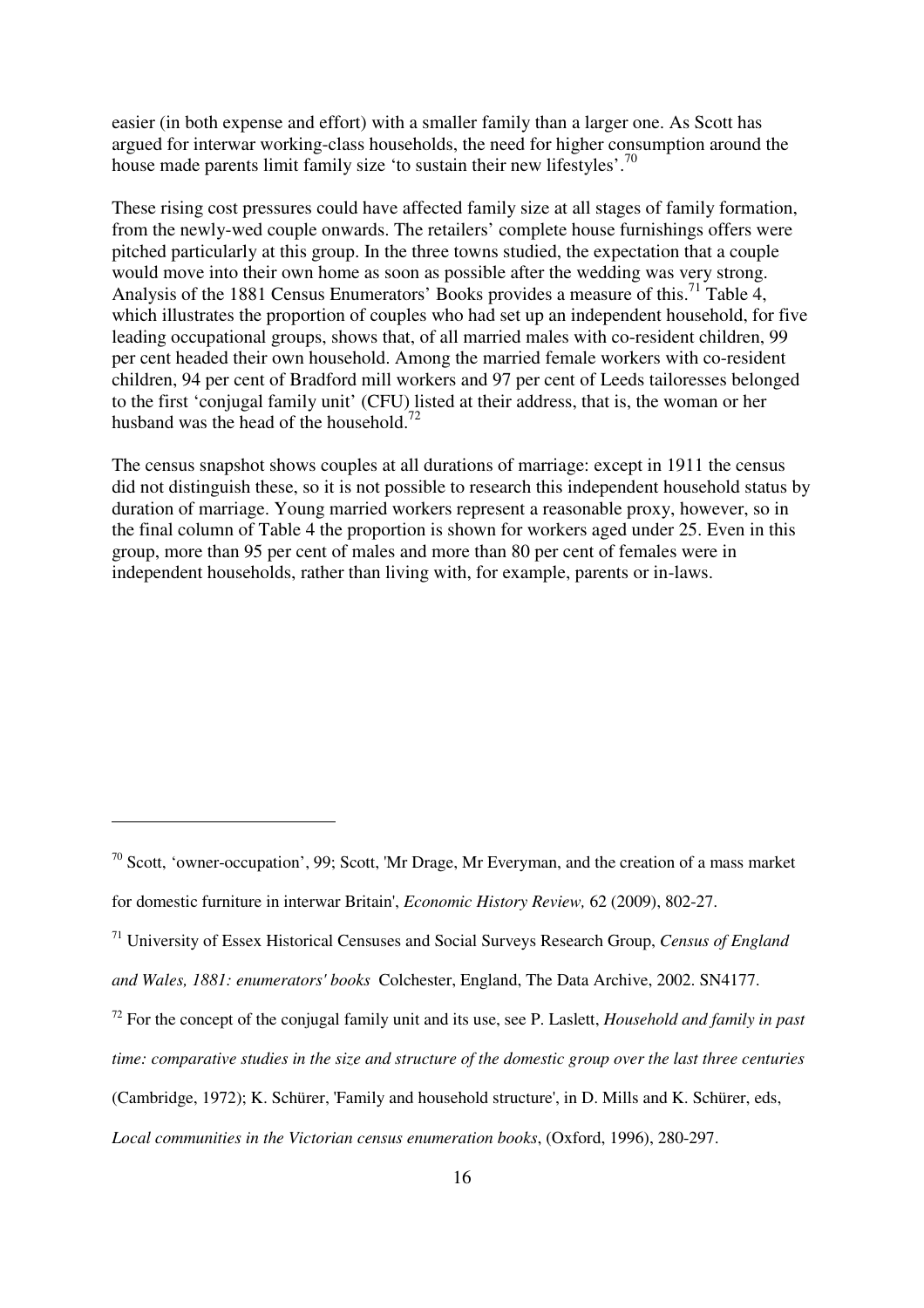|                             | Proportion of whole | Proportion of the workers in this group |
|-----------------------------|---------------------|-----------------------------------------|
|                             | group               | who were aged $\langle 25$              |
|                             | $\%$                | $\%$                                    |
| Bradford textile fathers    | 99                  | 97                                      |
| $(n=3265)$                  |                     |                                         |
| Bradford textile mothers    | 94                  | 84                                      |
| $(n=2222)$                  |                     |                                         |
| Leeds engineers (male)      | 100                 | 99                                      |
| $(n=805)$                   |                     |                                         |
| Leeds tailoresses $(n=467)$ | 97                  | 92                                      |
| Middlesbrough ironworkers   | 99                  | 97                                      |
| $(n=2990)$                  |                     |                                         |

**Table 4: proportion of couples listed first among the conjugal family units at their address in the 1881 Census Enumerators' Books** 

Source: digital 1881 CEBs, UK Data Archive. Each row contains all the married persons with coresident children in that occupation in the town.

Saving up for furnishings (and other costs of setting up a household) was therefore a task to be carried out mainly before marriage. No doubt couples were delaying marriage until they could set up home, as had been the norm in Britain for centuries.<sup>73</sup> What was new was that higher expectations about appropriate homes and furniture meant higher costs, and so put the costs of family life more firmly in young couples' minds at exactly the point when their reproductive behaviour began.

#### **Conclusion**

Expenditure on housing, utilities and furnishings provides examples of the way rising expectations could encourage working-class women and men to limit their family size in the later nineteenth century. This form of consumption offers strong evidence of rising workingclass expectations and their growing cost, augmented in this case, unlike that of food, by rising like-for-like costs. Whereas the family of the 1860s was often reconciled to living in a cramped dwelling which shared a pump and a privy with neighbours, in 1920 a widespread and achievable expectation was at least two bedrooms, a heavily-furnished front parlour, a kitchen and scullery with piped water and a closed range (or even a gas stove), and, finally, a water closet. By then, parents could have felt that having fewer children was a practical and indeed praiseworthy route to this kind of existence, a choice which benefited the children themselves as well as the adults. When the *Northern Weekly Gazette* gave voice to the 'woe' of the parent hoping to find a good home for a large family in 1905, it spoke for many.<sup>74</sup>

<sup>73</sup> D. Eversley, 'Review: *The world we have lost* by P. Laslett,' *Economic History Review* 20 (1967),

<sup>169-171.</sup> Here at 170.

<sup>74</sup> MCL, *Northern Weekly Gazette*, 23 September 1905.